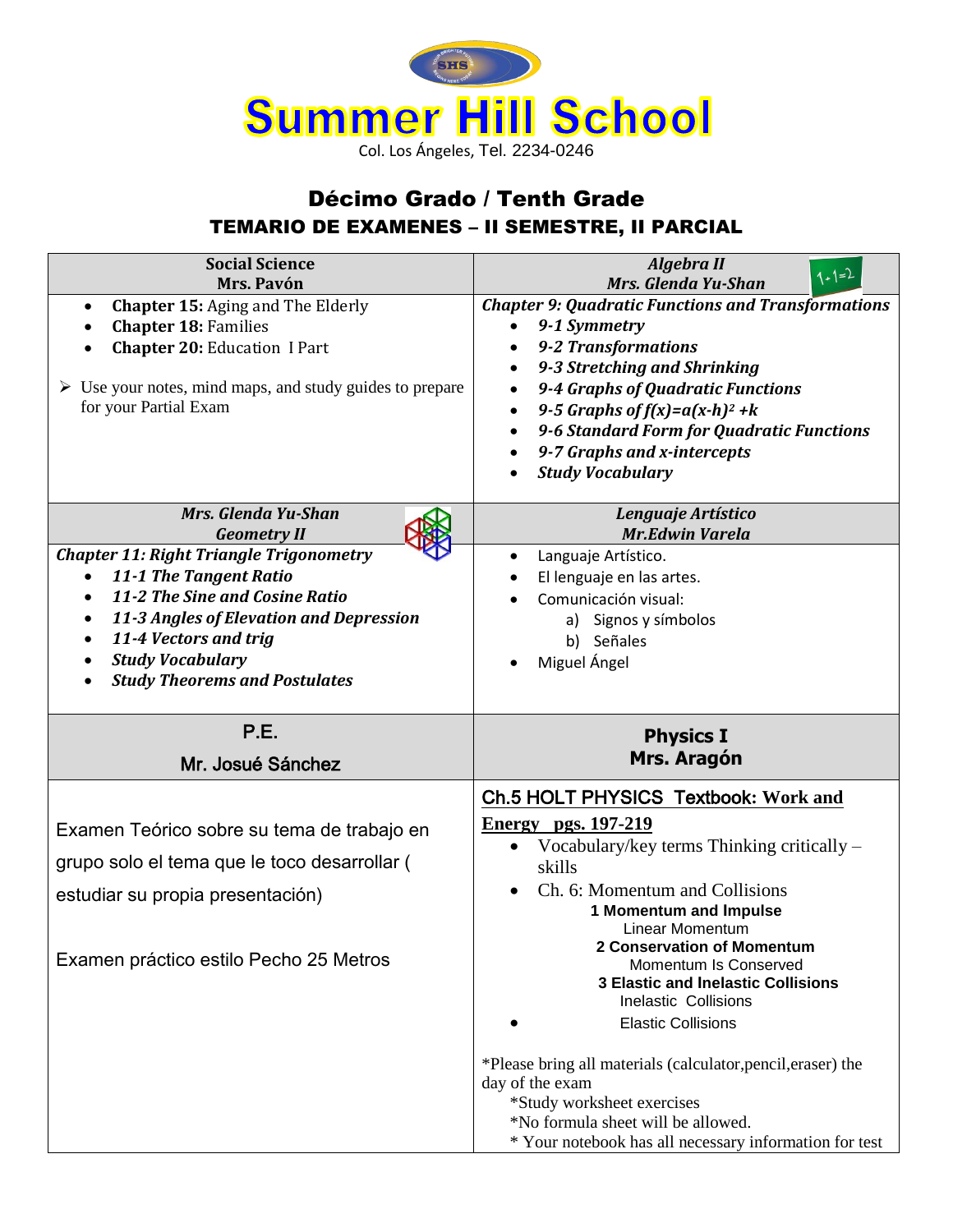| Literature                                                                                  | <b>Career Guidance</b>                          |
|---------------------------------------------------------------------------------------------|-------------------------------------------------|
| <b>Mrs. Ana Cecilia Salinas</b>                                                             | <b>Mrs. Ana Cecilia Salinas</b>                 |
| Damion and Pythias                                                                          | Module 1: Scanning the World of Possi.          |
|                                                                                             | Module 2: Mapping the Future                    |
| How Much Land Does a Man Need?                                                              | Module 3: Determining your Direction            |
| Historia de Honduras                                                                        | <b>Español</b>                                  |
| <b>Mrs. Jessica Vargas</b>                                                                  | <b>Mrs. Danicely Lanza</b>                      |
|                                                                                             | Actos del habla                                 |
| <b>UNIDAD II</b><br>La Sociedad Colonial.                                                   | Relato testimonial y anécdota popular           |
| <b>UNIDAD III:</b><br>La Sociedad Hondureña en S. XIX.                                      | Escritura y sociedad                            |
| <b>UNIDAD IV:</b><br>Honduras en los Tiempos Modernos y                                     | Textos descriptivos                             |
| Posmodernos.                                                                                |                                                 |
| Todo resumido en las guías de estudio entregadas y                                          |                                                 |
| corregidas en clase.                                                                        |                                                 |
|                                                                                             |                                                 |
| <b>Language Arts</b>                                                                        | <b>Chemistry</b>                                |
| Mr. Nelson Avilez                                                                           | Mr. Ramiro Sequeira                             |
| <b>Chapter 17: Using Pronouns Correctly p. 546-571</b>                                      | Chapter 6: Introduction to Chemical Bonding     |
| <b>Pronoun Cases</b><br><b>Nominative Case</b>                                              | <b>Chemical Bonding</b>                         |
| <b>Objective Case</b><br>✓                                                                  |                                                 |
| <b>Possessive Case</b>                                                                      | <b>Covalent Bonding and Molecular Compounds</b> |
| <b>Special Problems in Pronoun Usage</b><br>$\checkmark$ The Relative Pronouns Who and Whom | Ionic Bonding an Ionic Compounds                |
| Appositives                                                                                 | <b>Metallic Bonding</b>                         |
| Reflexive and Intensive Pronouns                                                            | <b>Molecular Geometry</b>                       |
| $\checkmark$ Pronouns in Incomplete Constructions                                           |                                                 |
| <b>Clear Pronoun Reference</b><br>Ambiguous Reference                                       |                                                 |
| General Reference                                                                           |                                                 |
| <b>Weak Reference</b><br>✓                                                                  |                                                 |
| Indefinite Reference                                                                        |                                                 |
| Mr. Wilmer Sanchez                                                                          | <b>Biology</b>                                  |
| <b>Informatics</b>                                                                          | Mr. Ramiro Sequeira                             |
| Diseño grafico, aplicacion de filtros.<br>$\bullet$                                         | Chapter 6: Humans in the Biosphere              |
| Creación de libro digital.                                                                  | A Changing Landscape                            |
|                                                                                             | Renewable and Nonrenewable Resources            |
|                                                                                             | <b>Biodiversity</b>                             |
|                                                                                             | Charting a Course for the Future                |
|                                                                                             | <b>Chapter 7: Cell Structure and Function</b>   |